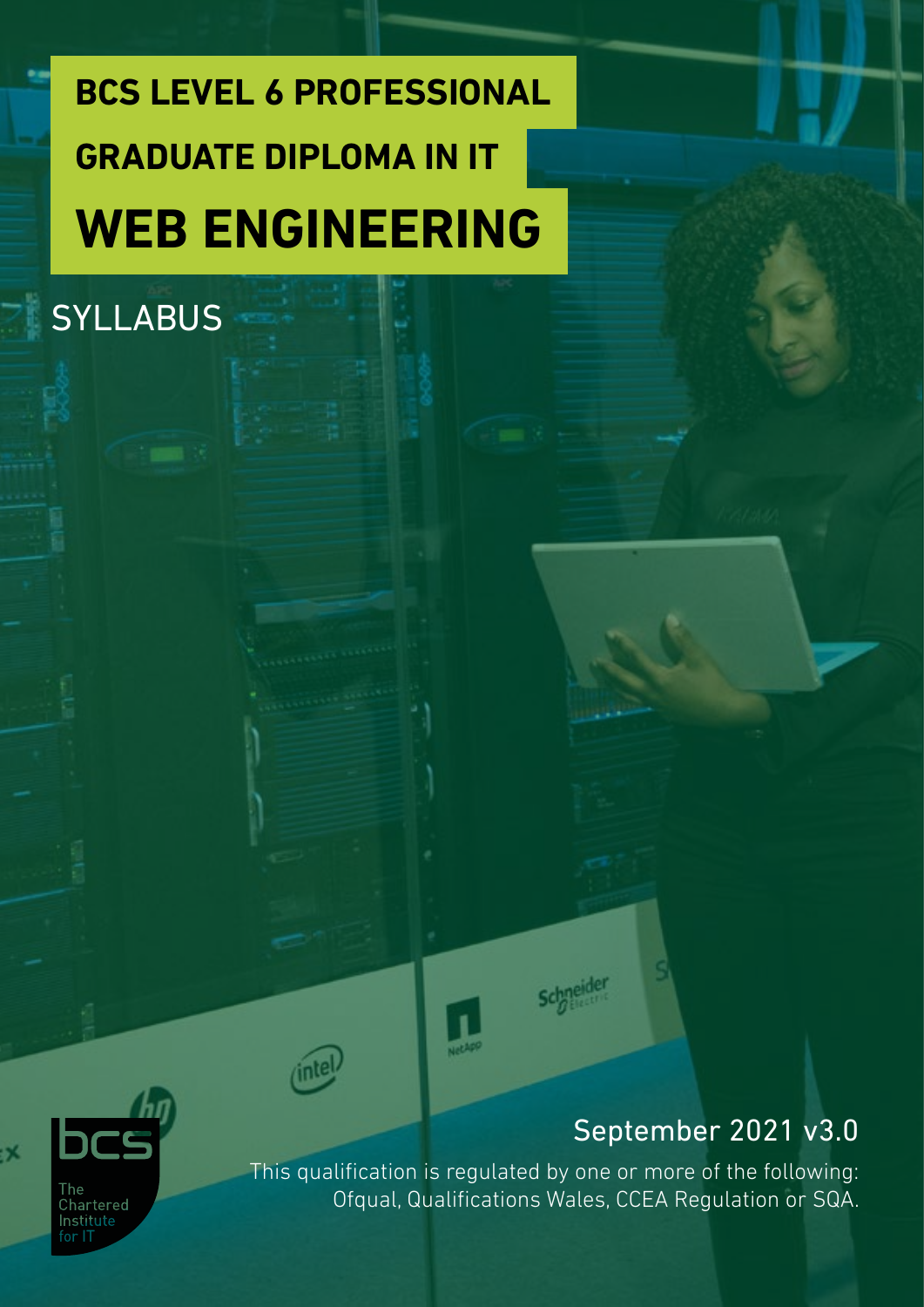## **CONTENTS**

- Introduction 3.
- 4. Qualification Suitability and Overview
- 5. SFIA Levels
- **6.** Learning Outcomes
- 7. Syllabus
- 17. Examination Format
- 17. Question Weighting
- Recommended Reading 18.
- 21. Document Change History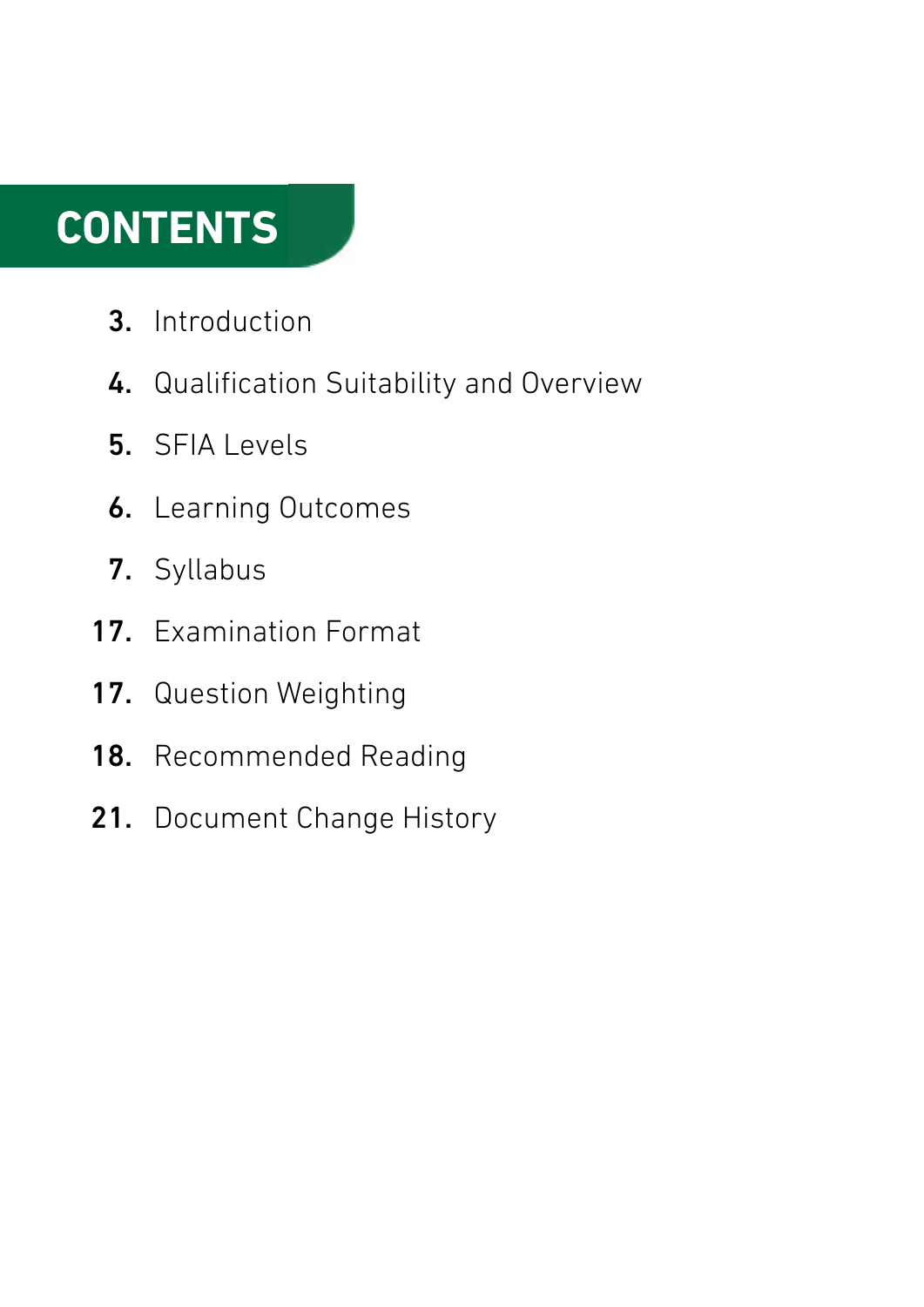

## **Introduction**

## Level 6 Professional Graduate Diploma in IT

The final stage within the BCS three-stage Higher Education Qualification program, the Level 6 Professional Graduate Diploma (PGD) enables candidates who have already achieved the Level 5 Diploma in IT to gain depth of knowledge and expertise in their field.

Our modules have been created in-line with the SFIAPlus framework and latest developments in the industry, giving you a competitive edge in the IT job market and showing your dedication to the industry. You will have the opportunity to learn about topics such as advanced database management, network information systems, web engineering and programming paradigms, as well as to build upon knowledge and skills developed during the Level 5 Diploma.

To successfully achieve the qualification, candidates need to complete:

- One core module (Professional Project in IT)
- Four optional modules

Depending on entrance conditions, completing the Level 6 PGD in IT may support entry onto a Master's degree course at selected global universities.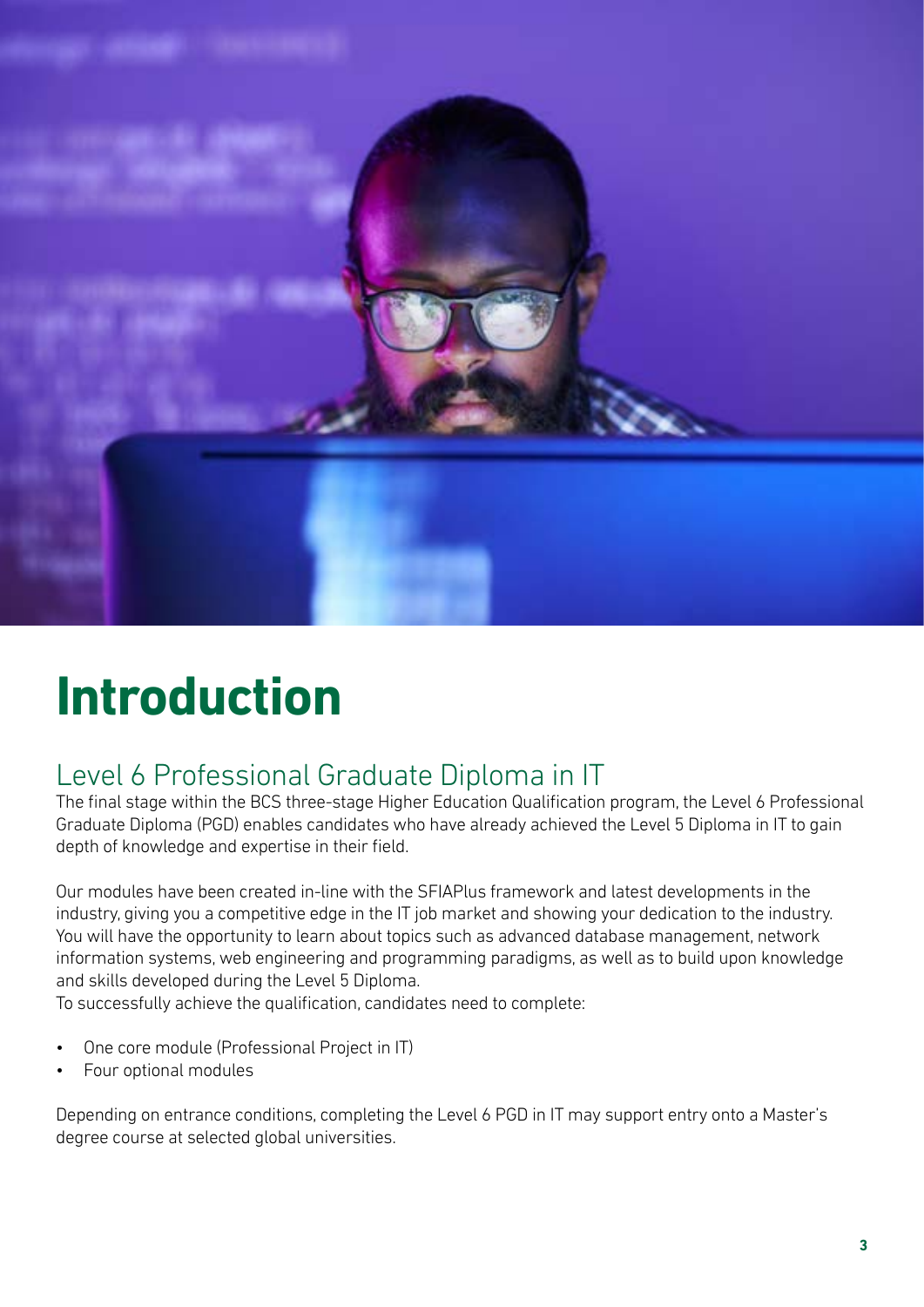## Web Engineering Optional Module

The Web Engineering module is an optional module that forms part of the Level 6 PGD in IT – the final stage within the BCS three-stage Higher Education Qualification program.

Candidates will enhance their understanding of content development for the web and other emerging platforms. This module combines in-depth exploration of a number of key web technologies with a more strategic, high-level approach to web content's technological development. While the web is the module's core focus, candidates will gain an appreciation for other emerging media and an understanding of key issues related to development, dissemination and deployment. They will also identify, evaluate and apply appropriate technologies for web development and appreciate mechanisms for enriching web content, taking contextual factors into account.

# **Qualification Suitability and Overview**

Candidates must have achieved the Diploma in IT or have an appropriate exemption in order to be entered for the Professional Graduate Diploma (PGD). Candidates can study for this PGD by attending a training course provided by a BCS accredited Training Provider or through self-study, although it is strongly recommended that all candidates register with an approved centre. Studying with an approved centre will deliver significant benefits.

Candidates are required to become a member of BCS, The Chartered Institute for IT, to sit and be awarded the qualifications. Candidates may apply for a four-year student membership that will support them throughout their studies.

The Level 6 PGD is suitable for professionals wishing to gain an advanced formal IT qualification, and this module may be particularly relevant for candidates who are interested in career opportunities such as applications or game development, web design or IT consultancy.

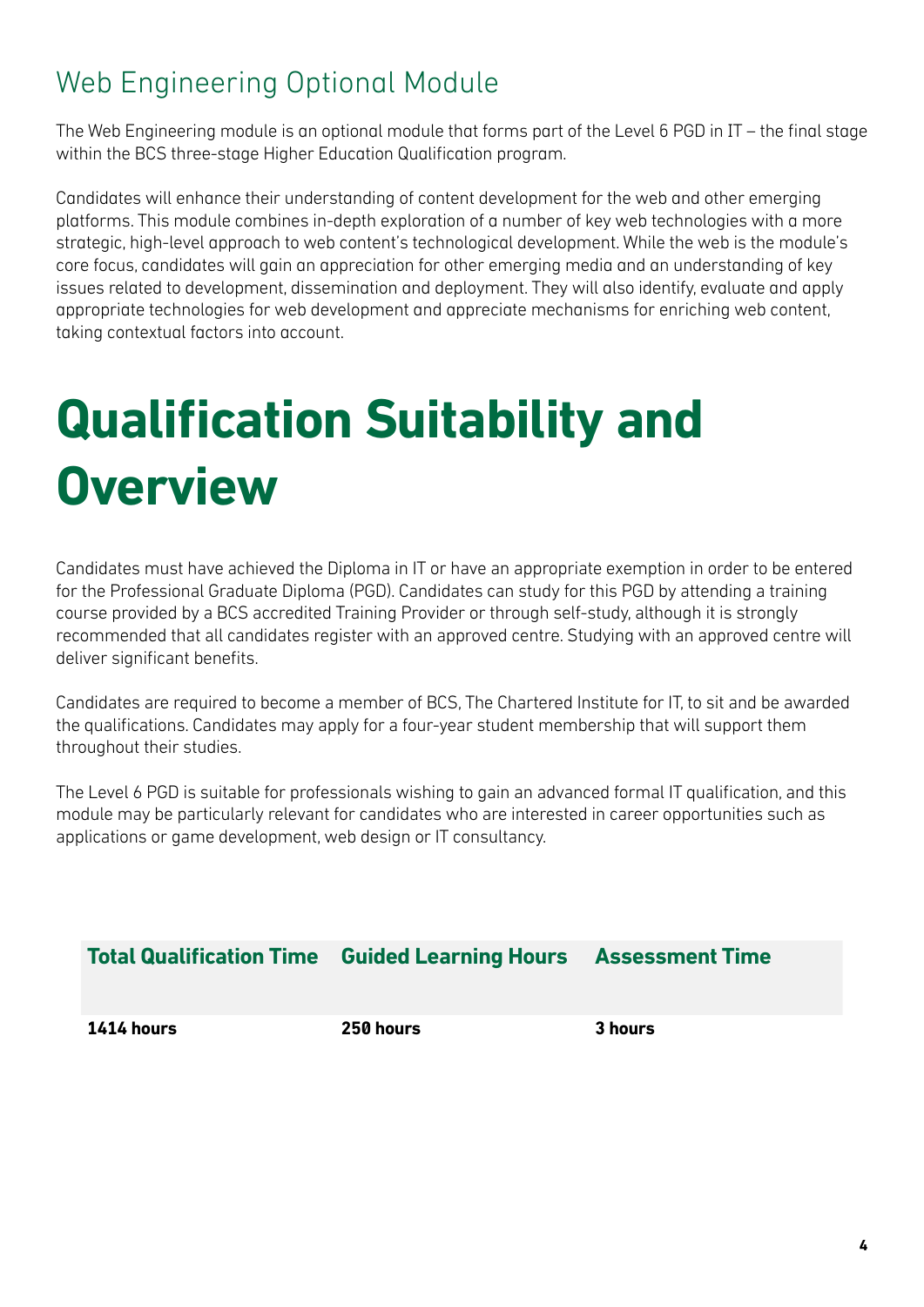# **SFIA Levels**

This module provides candidates with the level of knowledge highlighted within the table, enabling candidates to develop the skills to operate successfully at the levels of responsibility indicated.

| <b>Level</b>   | <b>Levels of Knowledge</b> | <b>Levels of Skill and Responsibility (SFIA)</b> |
|----------------|----------------------------|--------------------------------------------------|
| K7             |                            | Set strategy, inspire and mobilise               |
| K <sub>6</sub> | Evaluate                   | Initiate and influence                           |
| K <sub>5</sub> | Synthesise                 | Ensure and advise                                |
| K4             | <b>Analyse</b>             | <b>Enable</b>                                    |
| K <sub>3</sub> | <b>Apply</b>               | <b>Apply</b>                                     |
| K <sub>2</sub> | <b>Understand</b>          | <b>Assist</b>                                    |
| K <sub>1</sub> | <b>Remember</b>            | <b>Follow</b>                                    |

## **SFIA Plus**

This syllabus has been linked to the SFIA knowledge skills and behaviours required at Level 6.

## **DBDS4**

Develops and maintains specialist knowledge of database and data warehouse concepts, design principles, architectures, software and facilities. Assesses proposed changes to object/data structures, in order to evaluate alternative options. Implements physical database designs to support transactional data requirements for performance and availability. Implements data warehouse designs that support demands for business intelligence and data analytics.

## **EMRG4**

Supports monitoring of the external environment and assessment of emerging technologies to evaluate the potential impacts, threats and opportunities to the organisation. Contributes to the creation of reports, technology roadmapping and the sharing of knowledge and insights.

## **ICPM4**

Maintains and updates content management processes to meet the needs of users including those with disabilities. Selects appropriate channels through which content should be published, providing advice to users and content authors to leverage the features of the relevant channels and tools used. Applies propriety guidelines and uses appropriate tools and techniques to provide publishing interfaces to new or existing platforms and applications. Identifies the implications of copyright, data protection and other legal issues associated with publishing.

Further detail regarding the SFIA Levels can be found at [www.bcs.org/levels.](https://www.bcs.org/media/5165/sfia-levels-knowledge.pdf)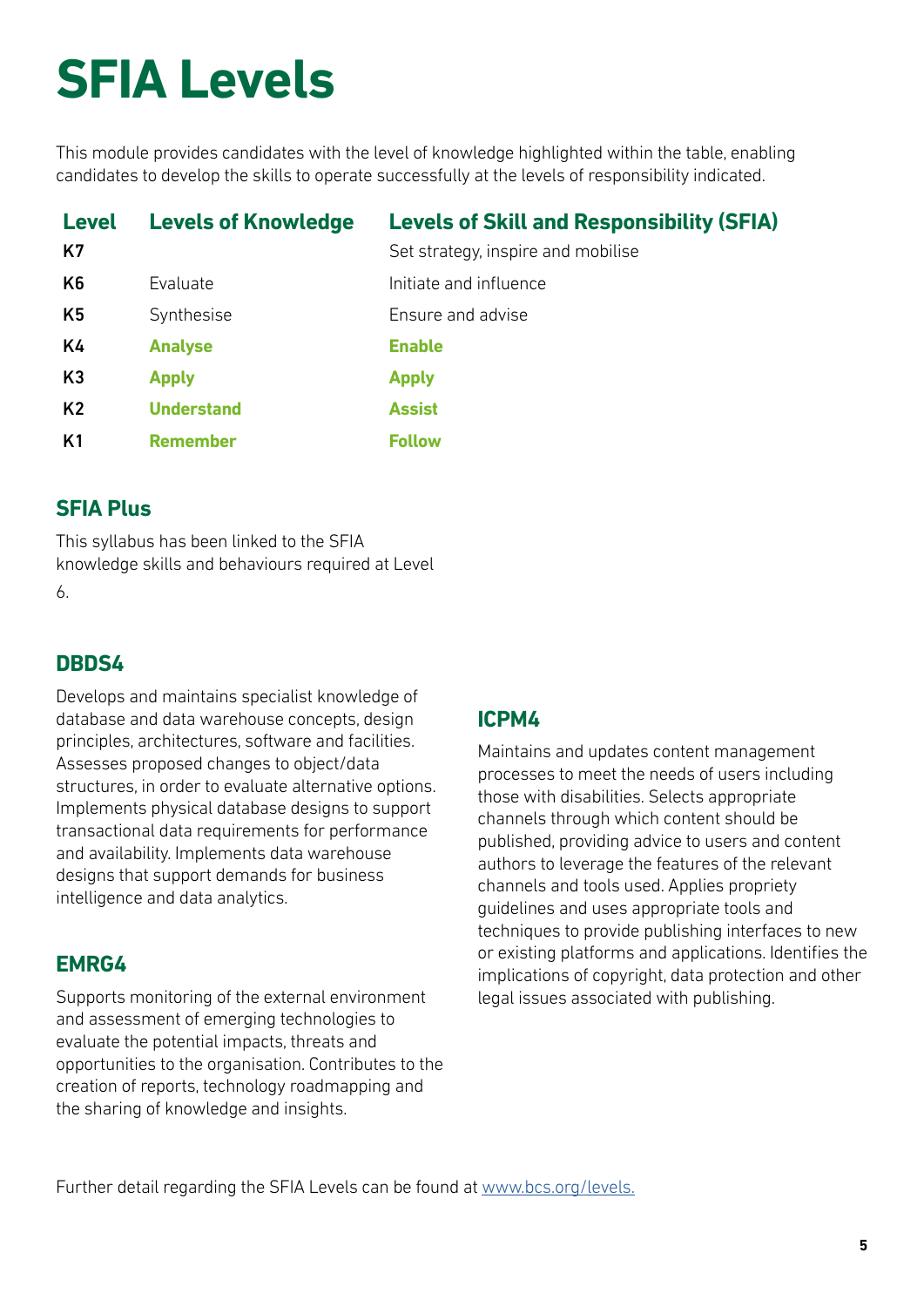## **SCTY4**

Explains the purpose of and provides advice and guidance on the application and operation of elementary physical, procedural and technical security controls. Performs security risk, vulnerability assessments, and business impact analysis for medium complexity information systems. Investigates suspected attacks and manages security incidents. Uses forensics where appropriate.

## **PROG4**

Designs, codes, verifies, tests, documents, amends and refactors complex programs/scripts and integration software services. Contributes to selection of the software development approach for projects, selecting appropriately from predictive (plan-driven) approaches or adaptive (iterative/ agile) approaches. Applies agreed standards and tools, to achieve well-engineered outcomes. Participates in reviews of own work and leads reviews of colleagues' work.

## **Learning Outcomes**

Upon completion of this module, candidates will be able to:

- Devise appropriate hosting and server strategies for websites in various application areas.
- Create and use of methods of web-based user interaction.
- Understand the use of basic metrics to assess software quality.
- Create test approaches and strategies.
- Evaluate and assess the security & privacy implications of web applications.
- Compare and contrast encryption mechanisms.
- Implement dynamic web pages.
- Use XML to enhance cross-application compatibility.
- Apply and manipulate the DOM using client-side scripting languages.
- Construct and reverse-engineer style sheets and XML documents.
- Demonstrate an appreciation of the issues in storing and retrieving data.
- Appreciate the social, ethical and legal considerations of the web.
- Appreciate the uses and technical limitations of syndication, streaming and collaborative authoring technologies.
- Demonstrate an appreciation of search and indexing algorithms.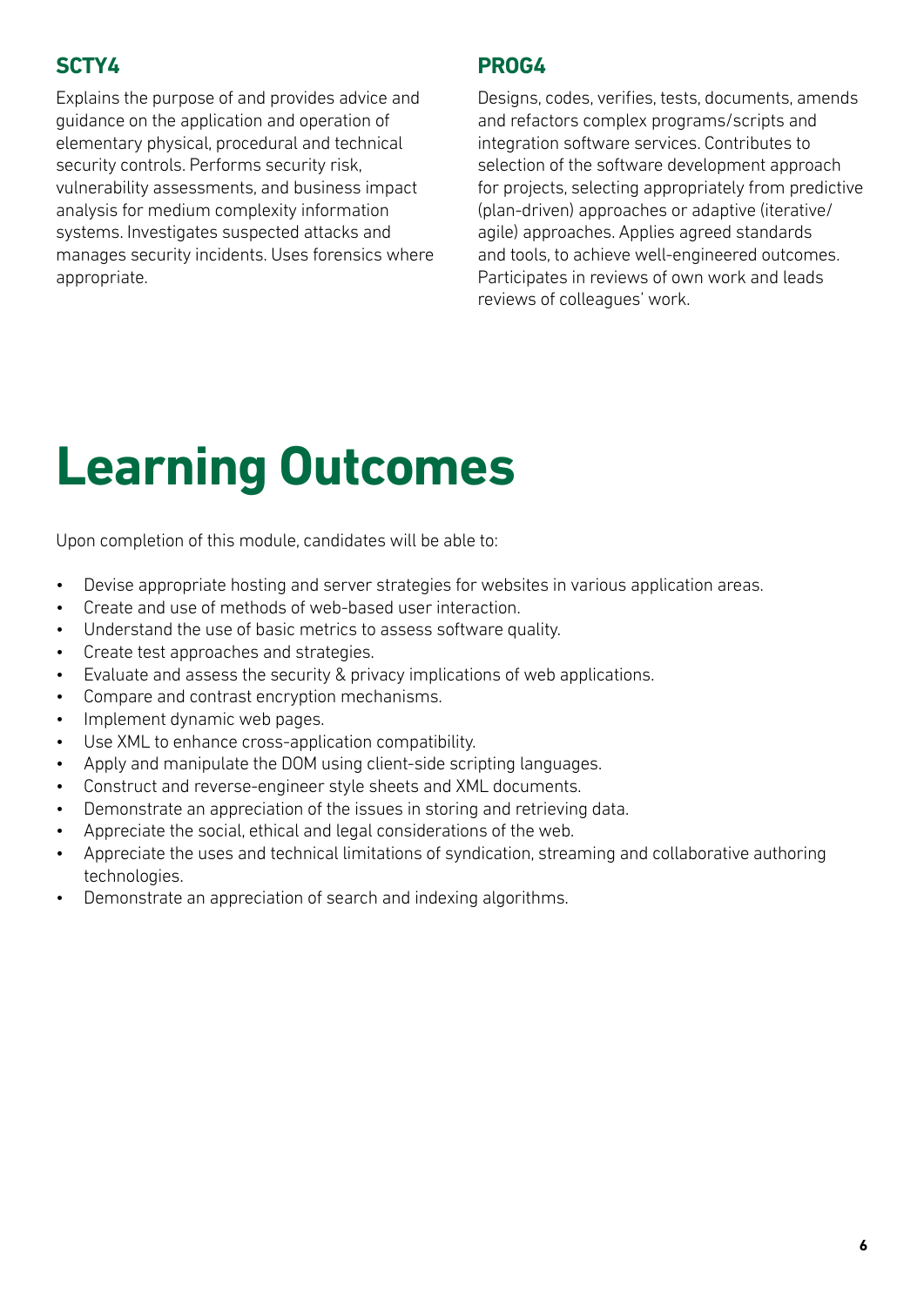## **Syllabus**

## **1. Strategies for web development**

## **Learners will be able to:**

**1.1** Discuss options for hosting strategies.

#### **Indicative content**

- a. Domain registration
- b. Free versus commercial hosting solutions

#### **Guidance**

Candidates should have a good overview of the various strategies for web hosting and discuss the advantages and disadvantages of the proposed options.

**1.2** Assess server/database replication.

## **Indicative content**

- a. Backup and archiving
- b. RAID
- c. Bandwidth
- d. Availability

#### **Guidance**

Candidates should be able to assess the architectural requirements of systems that support web applications and demonstrate how they are constructed and managed to provide a secure and robust service environment.

**1.3** Evaluate strategies for connecting databases to web applications.

### **Indicative content**

- a. Strategies for connecting databases to web applications safely and securely
- b. Connection pooling

#### **Guidance**

Candidates need to fully understand the importance of being able to interface databases with web applications safely and securely, and propose appropriate solutions for various scenarios.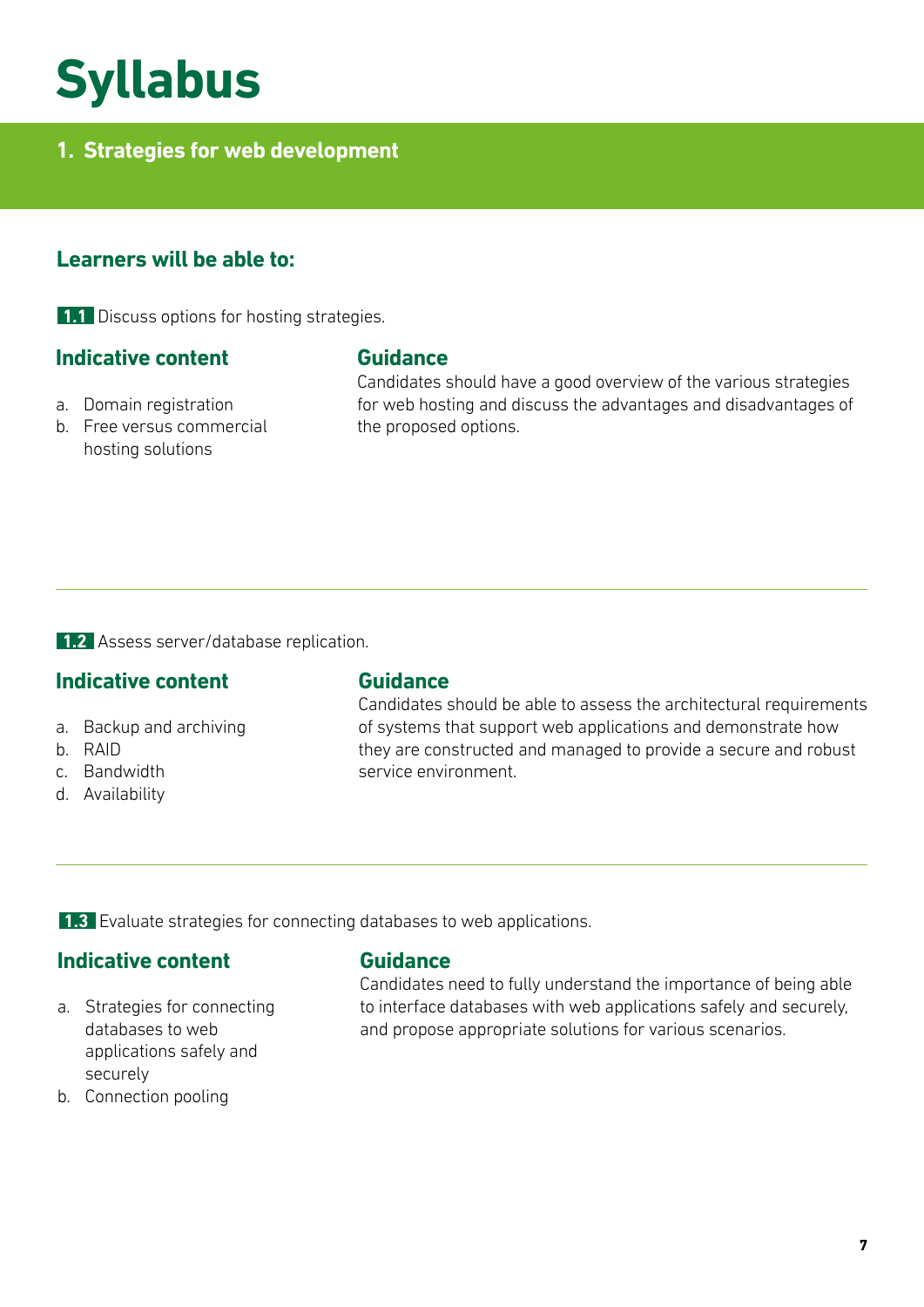### **2. Programming for the web**

## **Learners will be able to:**

**2.1** Evaluate methods of interaction between browser and server.

## **Indicative content**

#### **Guidance**

Candidates should understand the client-server model and how it can be used to control the interaction between browser and server.

- a. HTML forms b. Client-Server model.
- **2.2** Assess ways of controlling access to web resources.

## **Indicative content**

a. Limiting access with htaccess and htpasswd configuration files

#### **Guidance**

Candidates should understand the various mechanisms for controlling access to web resources and assess which are appropriate in various scenarios.

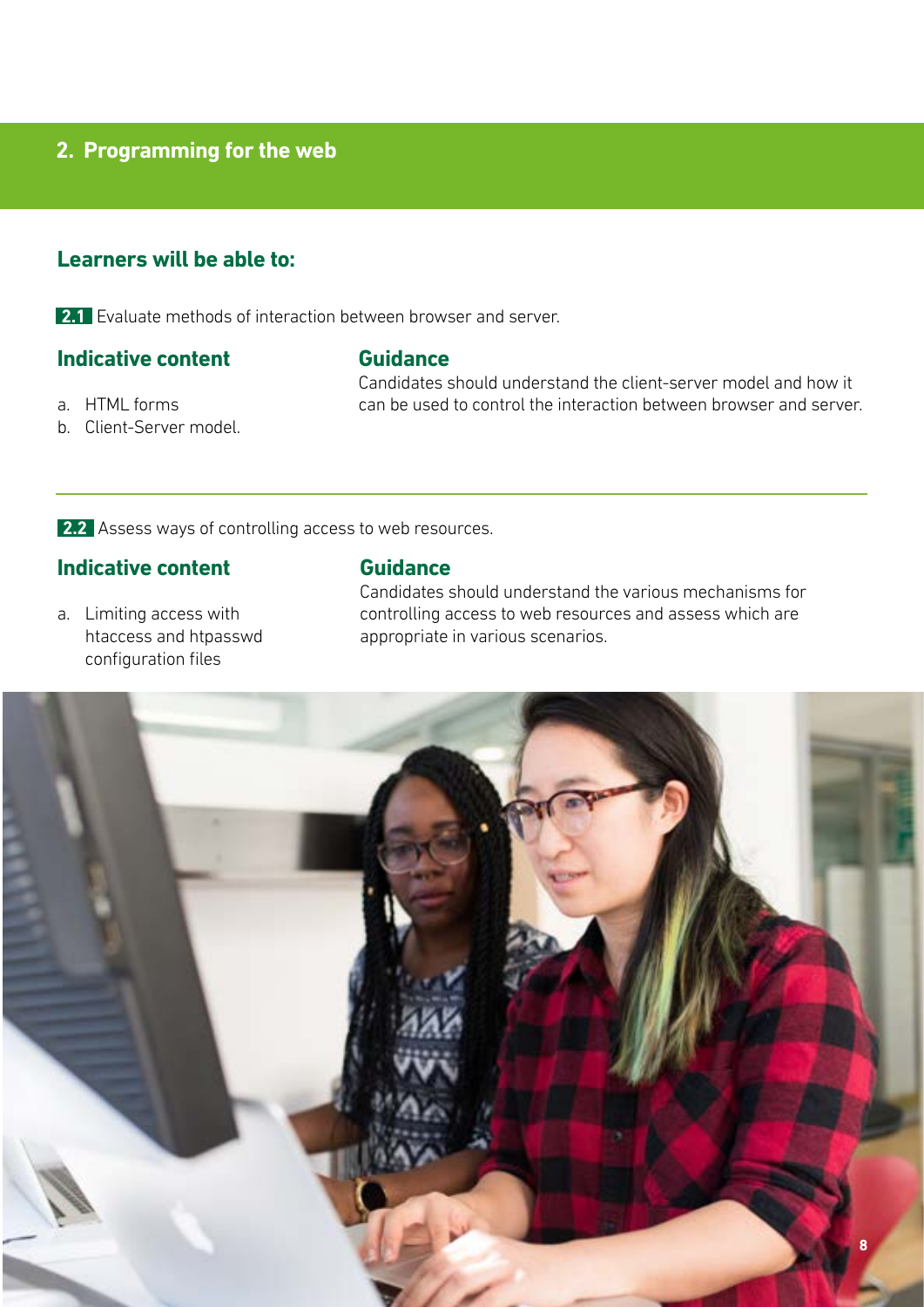**2.3** Discuss how to develop dynamic content.

#### **Indicative content**

- a. Using Client-Server architecture
- b. Representational State Transfer (REST) architecture
- c. JavaScript and Java

## **Guidance**

Candidates should have an understanding of standards and languages for developing dynamic content and be able to discuss which are appropriate in various situations.

**2.4** Demonstrate the development of dynamic content using PHP or similar dynamic content tools.

### **Indicative content**

- a. Interfacing with a database
- b. Limited knowledge of SQL syntax is required to allow iterating over a data set

### **Guidance**

Candidates should be able to use a current dynamic content tool such as PHP, although other tools are acceptable. Furthermore, they should understand the basic methods of interfacing a web application with a database, including the use of SQL.

NB: The use of JSP, JSF, ASP or Perl is equally acceptable for this module.

**2.5** Explain validating user input.

## **Indicative content**

a. Simple pattern matching

#### **Guidance**

Candidates should understand methods of validating user input and why this is necessary.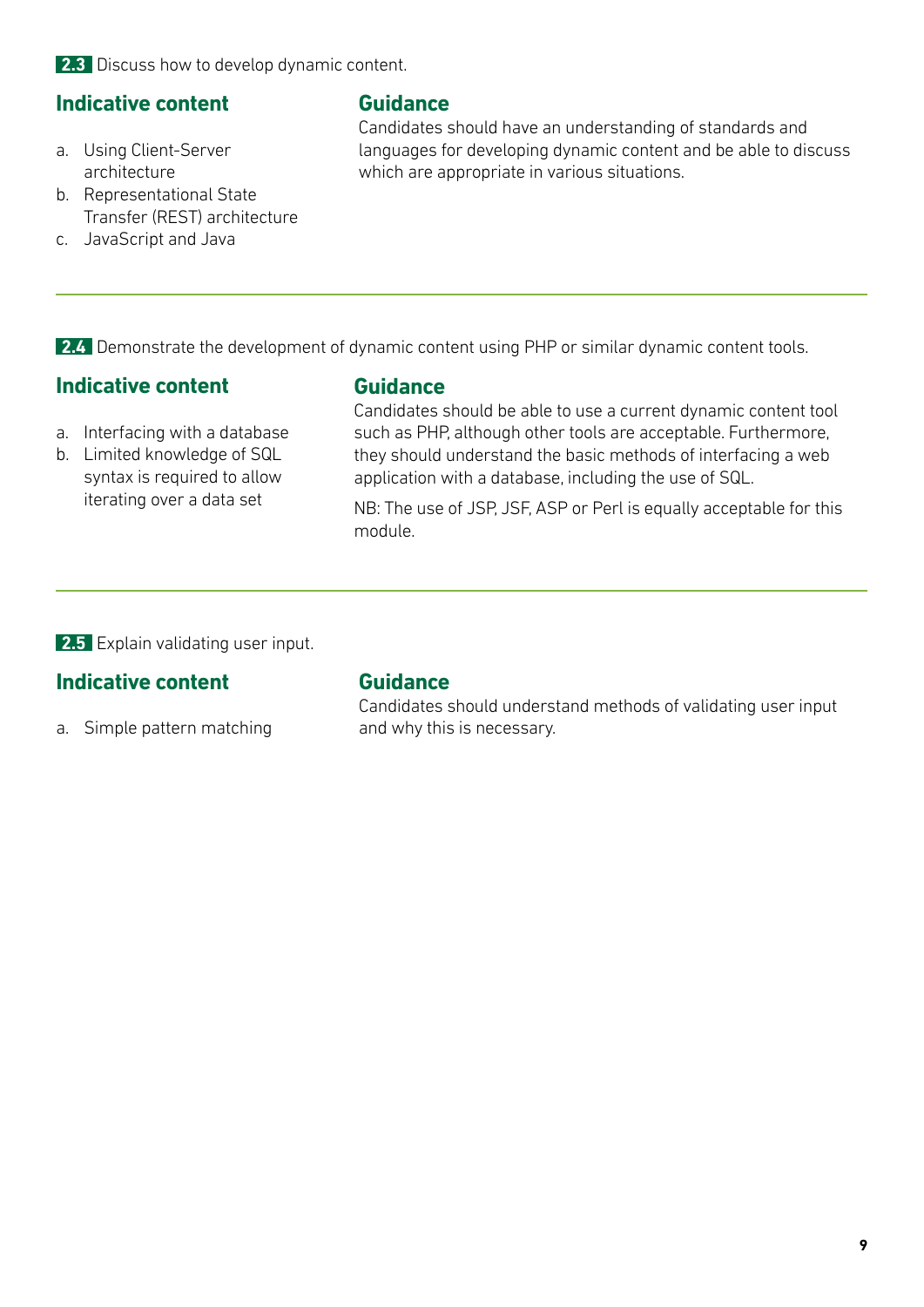## **3. XML and CSS**

## **Learners will be able to:**

**3.1** Demonstrate application of XML.

## **Indicative content**

- a. XML
- b. XHTML 1.0 Transitional/Strict
- c. XSLT
- d. DTD
- e. CSS (1 and 2)

#### **Guidance**

Candidates should demonstrate an understanding of eXtensible Markup Language (XML), including how it relates to HTML. They should also demonstrate the ability to develop appropriate code for a given scenario.

**3.2** Demonstrate how the structure of an XML document can be assessed.

### **Indicative content**

a. Well formedness

b. Validity

## **Guidance**

Candidates should understand that validity relates to semantics and well-formedness to syntax. Candidates should be able to demonstrate that valid XML can be constructed by associating a DTD with it and verifying it against all the rules contained in the DTD in addition to it being well-formed.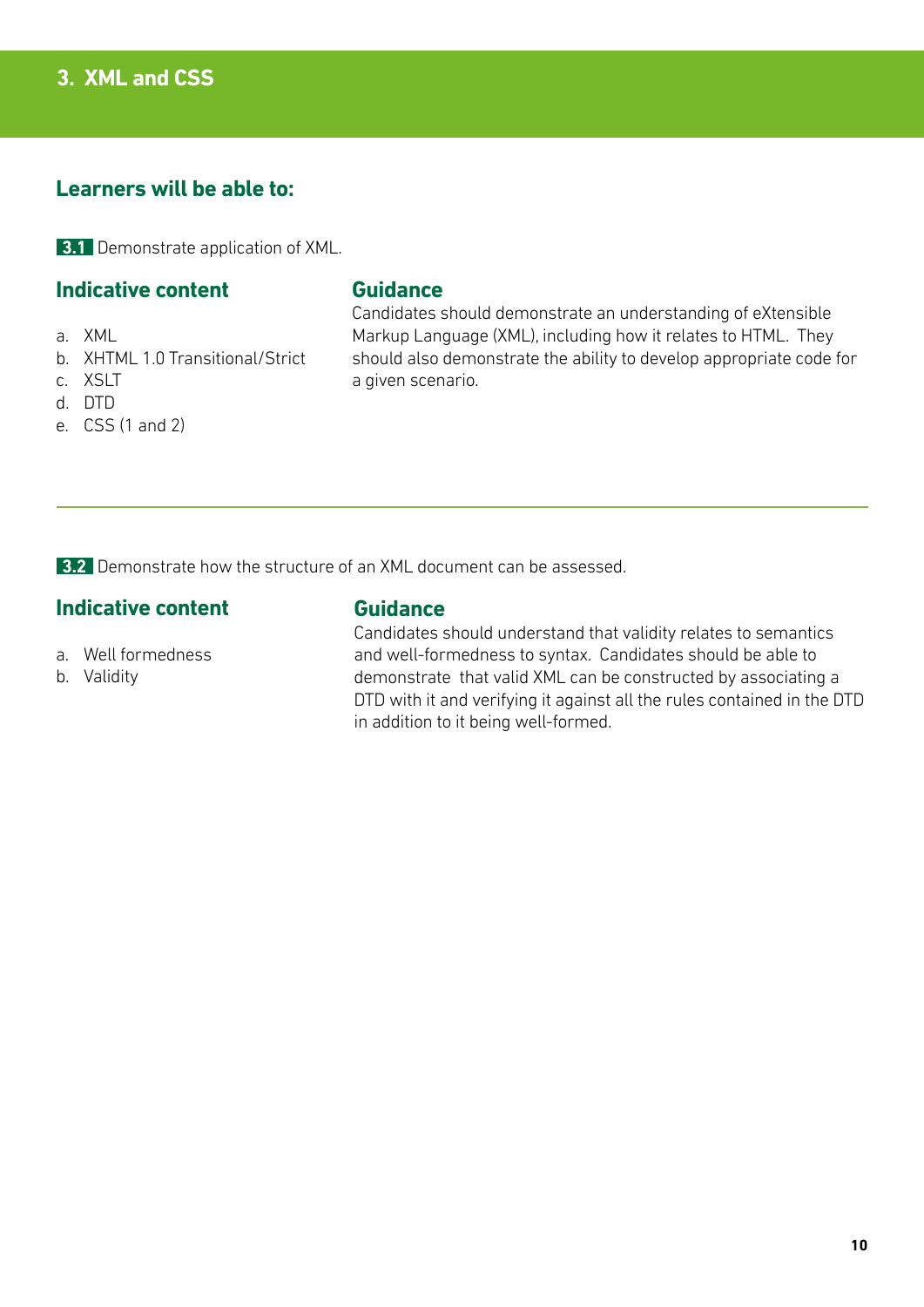## **4. Security and privacy**

## **Learners will be able to:**

**4.1** Assess the typical risks with attacks.

#### **Indicative content**

- a. Typical risks of attack
- b. Identifying risks
- c. Preventing risks
- d. Mitigating against risks

#### **Guidance**

Candidates should have an understanding of a range of typical risks and attacks that a web application may be subject to. They should understand a range of strategies for mitigation and prevention.

**4.2** Discuss the differences between integrity and authentication.

#### **Indicative content**

- a. Integrity
- b. Authentication
- c. Non-repudiation

#### **Guidance**

Candidates should understand the need for integrity, authorisation and non-repudiation and how to assess the methods to use in a particular application.

**4.3** Demonstrate the ability to assess and deploy both public and private key encryption.

## **Indicative content**

- a. Ability to assess and deploy:
	- i. Public and private key encryption
	- ii. On-the-fly encryption
	- iii. Hashes
	- iv. Uses and limitations of
	- RSA, DES and AES etc

#### **Guidance**

Candidates should be able to assess the need for the use of and the advantages and limitations of various encryption methods, and the difference between public and private keys.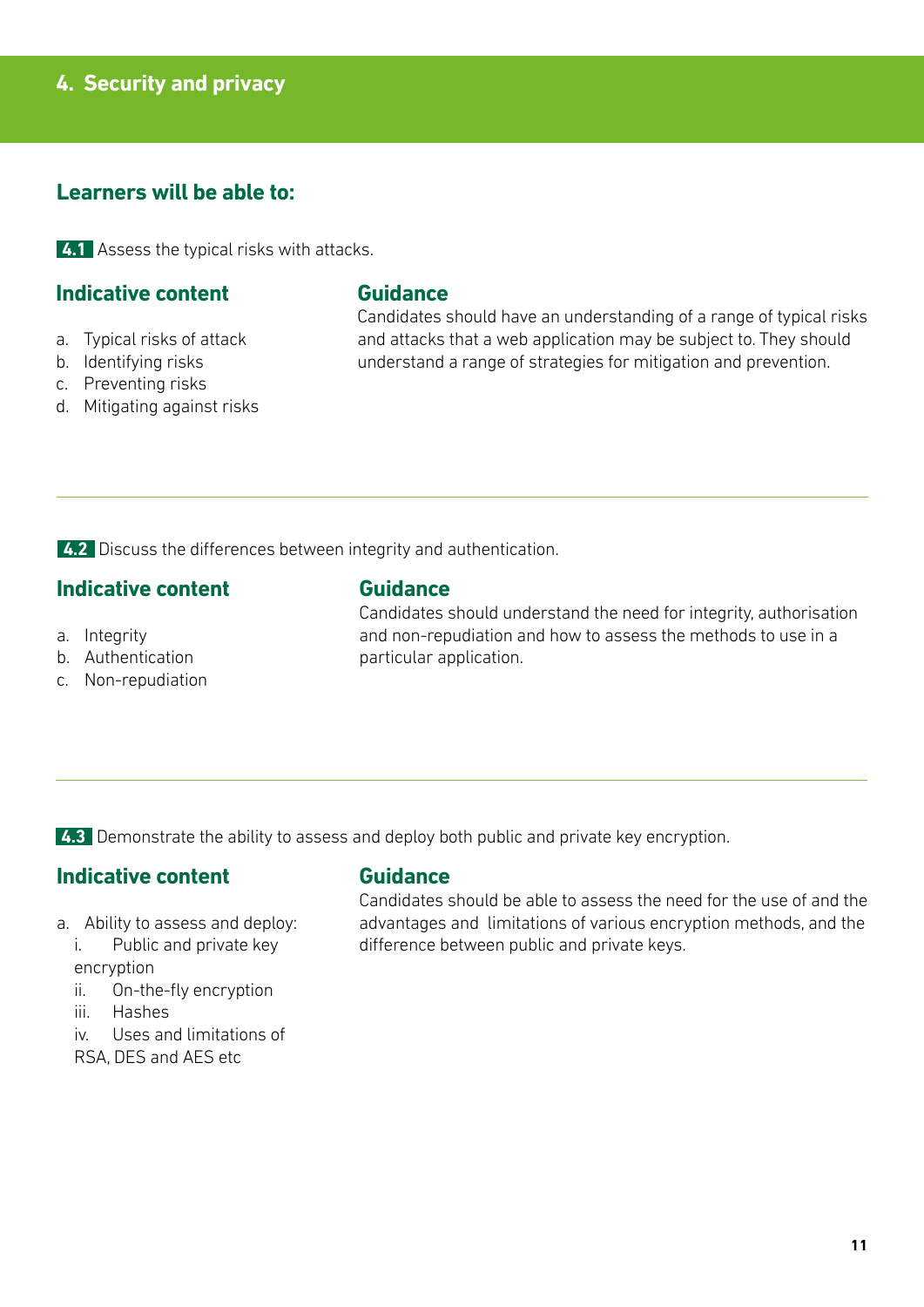**4.4** Explain the use of methods to enhance safety and security.

## **Indicative content**

- a. Use of Digital Certificates
- b. HTTPS
- c. Steganography
- d. Biometrics
- e. Two-stage authentication

**Guidance**

Candidates should be able to assess a range of methods to improve safety and security, demonstrate how they may be implemented in particular circumstances, and assess the potential for them to be circumvented.

**4.5** Identify attacks and how to protect against them.

## **Indicative content**

## **Guidance**

Candidates should be able to assess a range of typical attack methods and strategies for protecting against them.

c. Internet anonymity

a. Phishing b. Web profiling

d. Identity theft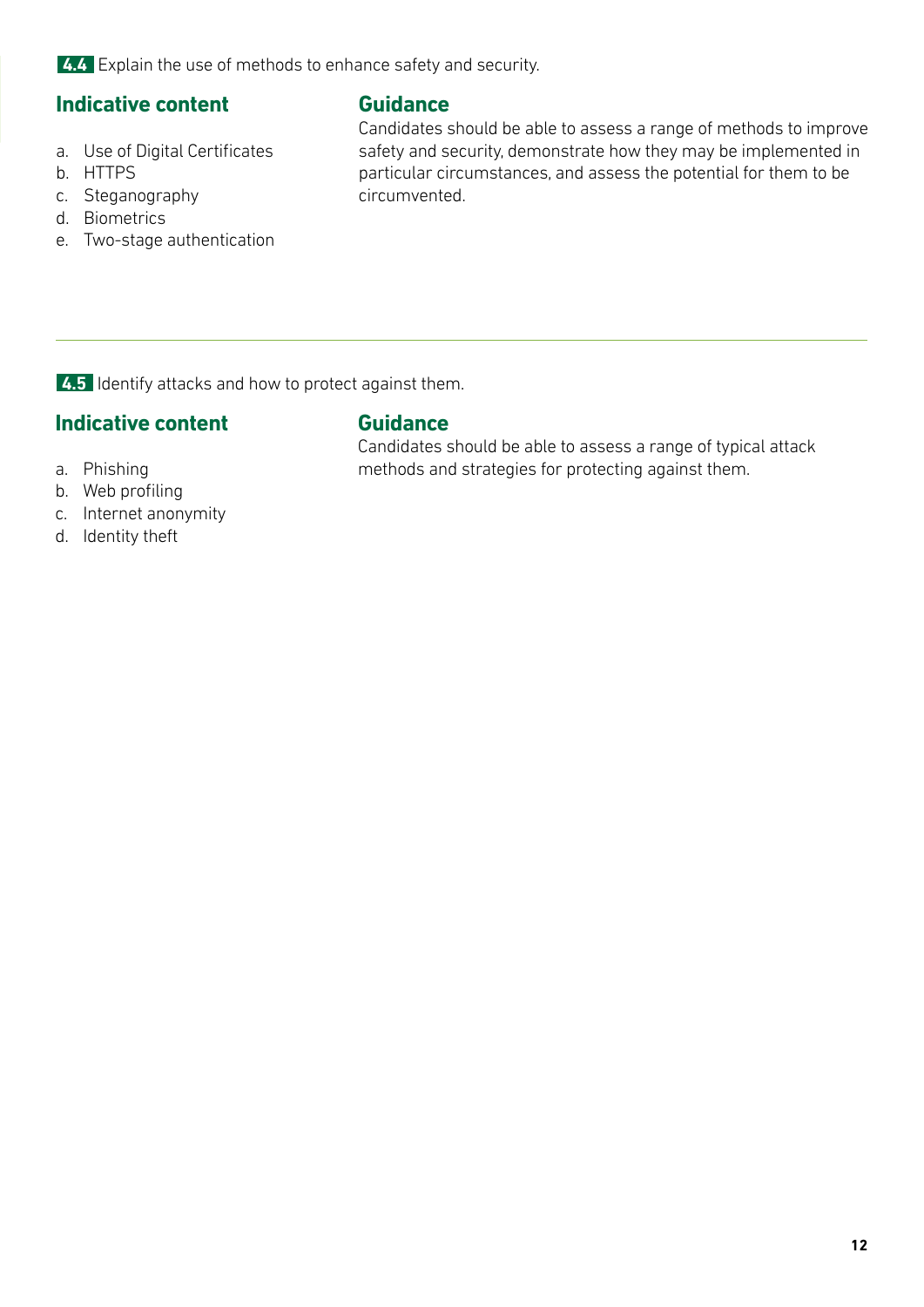## **Learners will be able to:**

**5.1** Evaluate testing approaches.

## **Indicative content**

- a. Functional testing
- b. Compatibility testing
- c. Usability testing
- d. Interface testing
- e. Security testing
- f. Load/performance testing
- g. Other forms of non-functional testing and maintenance

#### **Guidance**

Candidates should be able to evaluate the appropriateness of the main approaches to testing web applications and demonstrate the ability to develop a coherent test strategy for a particular implementation.

**5.2** Evaluate characteristics of quality.

#### **Indicative content**

a. ISO/IEC 25010:2011

#### **Guidance**

Candidates should be aware of quality standards and organisations and how to apply them in specific situations.

**5.3** Assess the use of metrics in quality.

#### **Indicative content**

- a. Availability
- b. Performance
- c. Reliability
- d. Accuracy
- e. Compliance with standards
- f. ntegration
- g. Maintainability
- h. Testability

#### **Guidance**

Candidates should demonstrate a clear understanding a range of metrics for measuring the quality of a web application and how to apply them.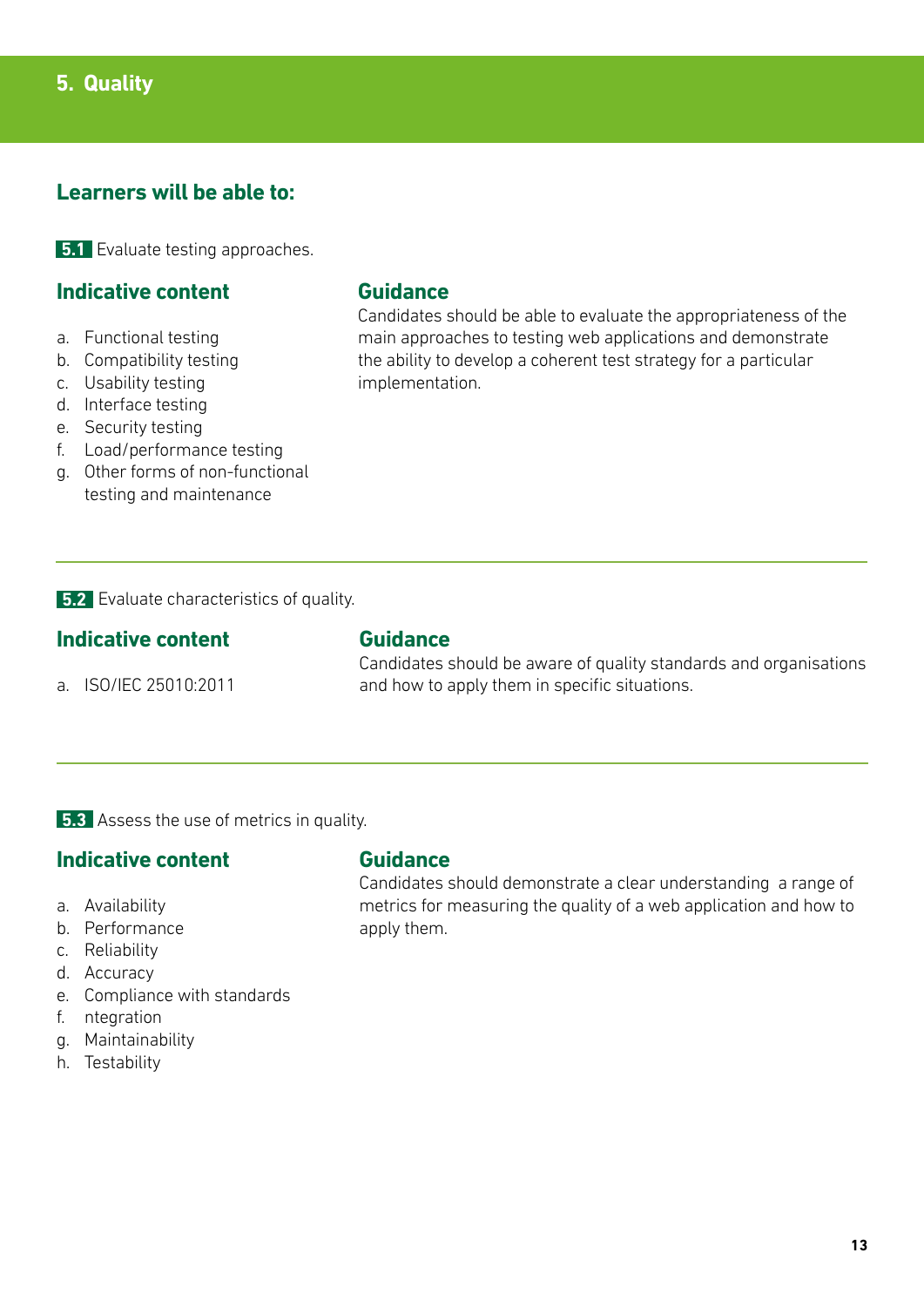## **Indicative content**

- a. Functional and nonfunctional aspects of QoS, e.g.:
	- i. Performance
	- ii. Reliability
	- iii. Integrity
	- iv. Accessibility
	- v. Availability
	- vi. Interoperability
	- vii. Security

### **Guidance**

Candidates should understand why QoS is important and the measures used to manage it including for example the effect of packet loss, jitter, latency.

**5.5** Evaluate standards and conformity.

## **Indicative content**

- a. W3C
- b. WAI
- c. CSS

## **Guidance**

Candidates should be able to discuss the role of W3C in setting standards, and its initiatives, such as web accessibility initiative (WAI).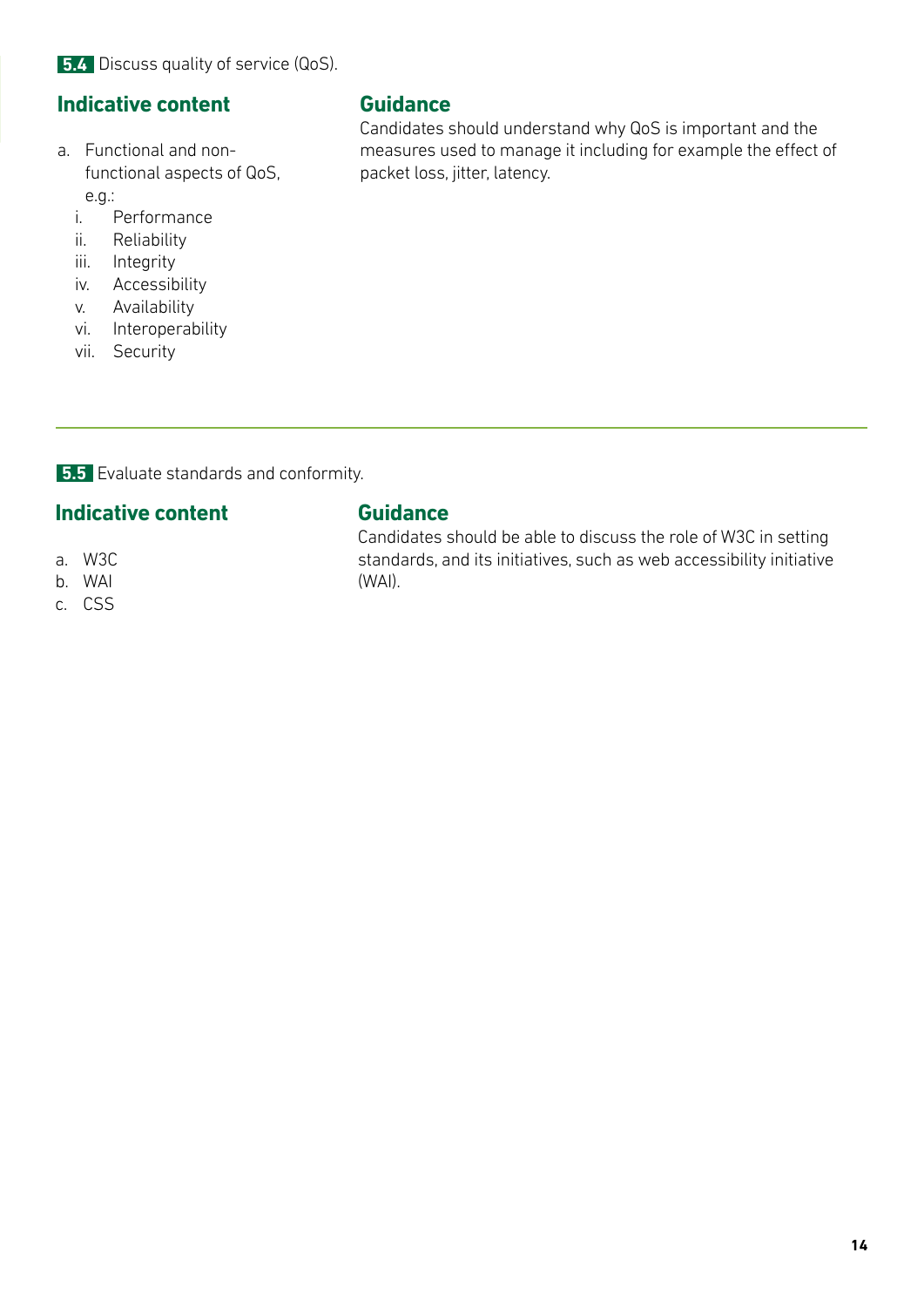## **6. Social and ethical issues**

## **Learners will be able to:**

**6.1** Evaluate the impact of technologies.

#### **Indicative content**

#### **Guidance**

a. Social and ethical impact of technologies for controlling Web access

Candidates should understand a range of measures for controlling web access and their social and ethical impact.

**6.2** Assess the consequences of media convergence.

#### **Indicative content**

- **Guidance**
- a. Social consequences b. Commercial consequences

Candidates should demonstrate an awareness of the convergence of various media, e.g. online newspapers and evaluate the social and ethical consequences of such developments.

**6.3** Evaluate the social and economic impact of e-commerce.

#### **Indicative content**

- a. Online shopping
- b. Online banking
- c. Online auctions, etc.

#### **Guidance**

Candidates should be aware of a range of current e-commerce web applications and be able to evaluate their social and economic impact.

**6.4** Discuss the ethical and economic implications of accessibility.

#### **Indicative content**

a. Ethical and economic implications of accessibility policies and legislation

#### **Guidance**

Candidates should be aware of the importance of compliance with accessibility standards and legislation and discuss how they can be applied in practice.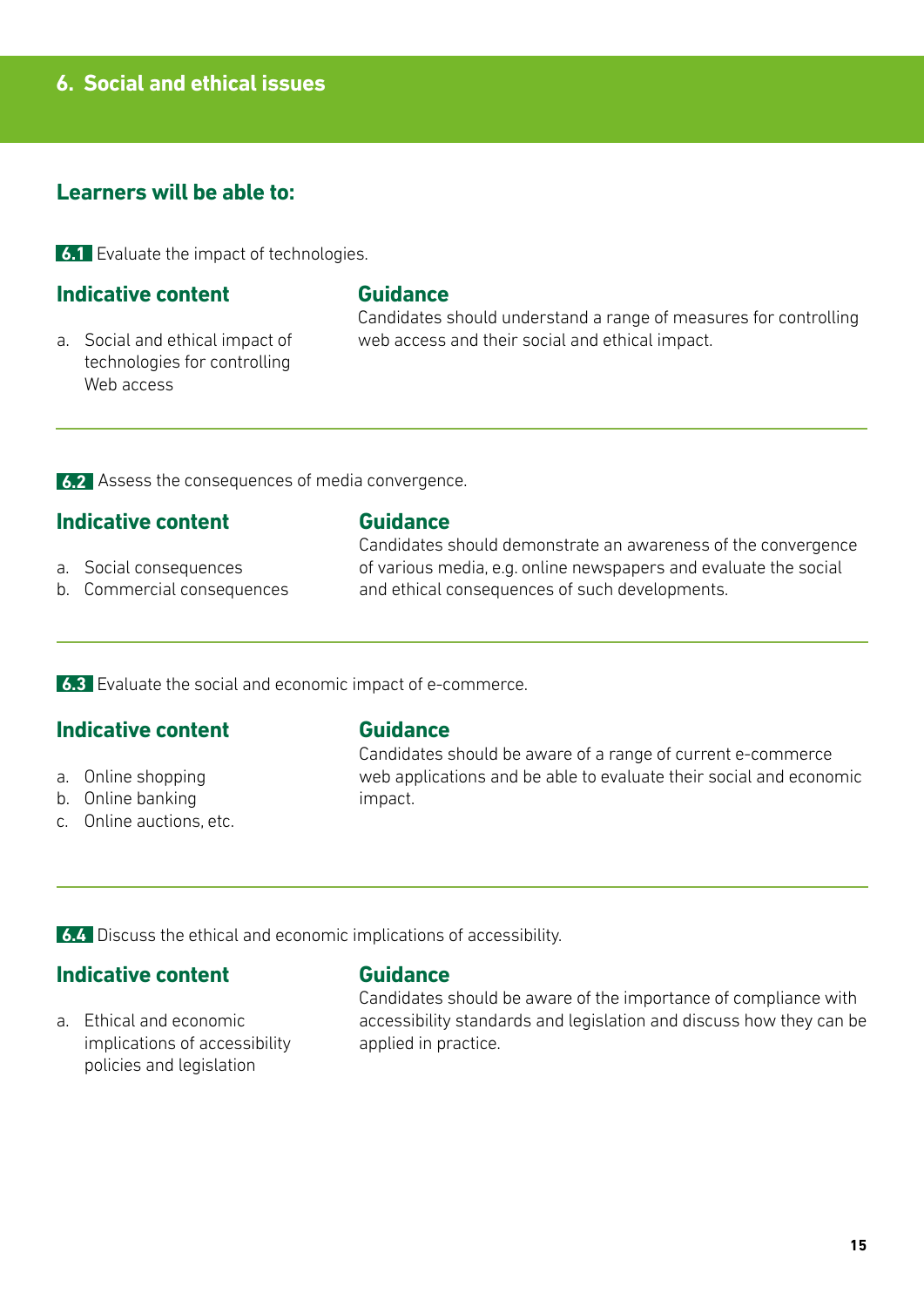## **7. Emerging technologies and platforms**

## **Learners will be able to:**

**7.1** Discuss the use of emerging web technologies.

### **Indicative content**

- a. Current developments, e.g.:
	- i. Streaming media
	- ii. RSS
	- iii. IRC
	- iv. Wiki
	- v. Blog
	- vi. Web Forum
	- vii. Portals

**7.2** Evaluate the use of online connectivity.

## **Indicative content**

- a. Systems that make use of online connectivity, e.g.:
	- i. Personal digital assistants (PDAs)
	- ii. Games consoles
	- iii. Mobile phones
	- iv. Apps
	- v. Blog
	- vi. Web Forum
	- vii. Portals

**Guidance**

**Guidance**

technologies and assess their impact.

Candidates should be able to evaluate the impact of enhanced connectivity on various devices and applications, and assess their impact both technically and socially.

Candidates should be able to discuss a range of the latest emerging

**7.3** Discuss and evaluate the use of social networks.

#### **Indicative content**

- a. Social networks, including:
- i. Linking
- ii. Customisation

#### **Guidance**

Candidates should be able to discuss a range of social media and understand their impact.

**16**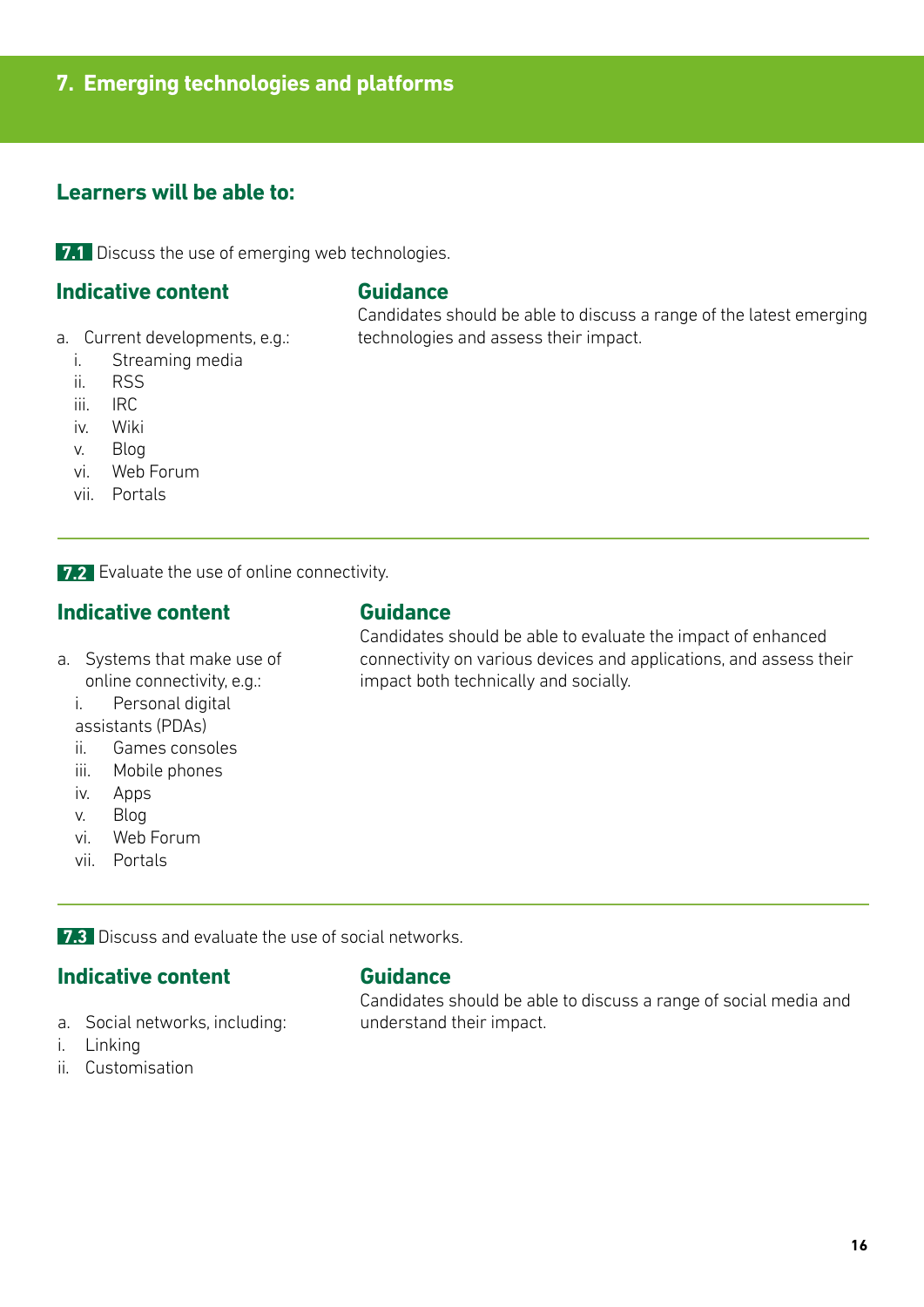# **Examination Format**

This module is assessed through completion of an invigilated written exam.

|                       | <b>Type</b> Three written questions from a choice of five, each with equal marks |
|-----------------------|----------------------------------------------------------------------------------|
|                       | <b>Duration</b> Three hours                                                      |
| <b>Supervised</b> Yes |                                                                                  |
|                       | <b>Open Book</b> No (no materials can be taken into the examination room)        |
|                       | <b>Passmark</b> 10/25 (40%)                                                      |
|                       | <b>Delivery</b> Paper format only                                                |
|                       |                                                                                  |

Adjustments and/or additional time can be requested in line with the BCS reasonable adjustments policy for candidates with a disability or other special considerations.

# **Question Weighting**

Candidates will choose three questions from a choice of five. All questions are equally weighted and worth 25 marks.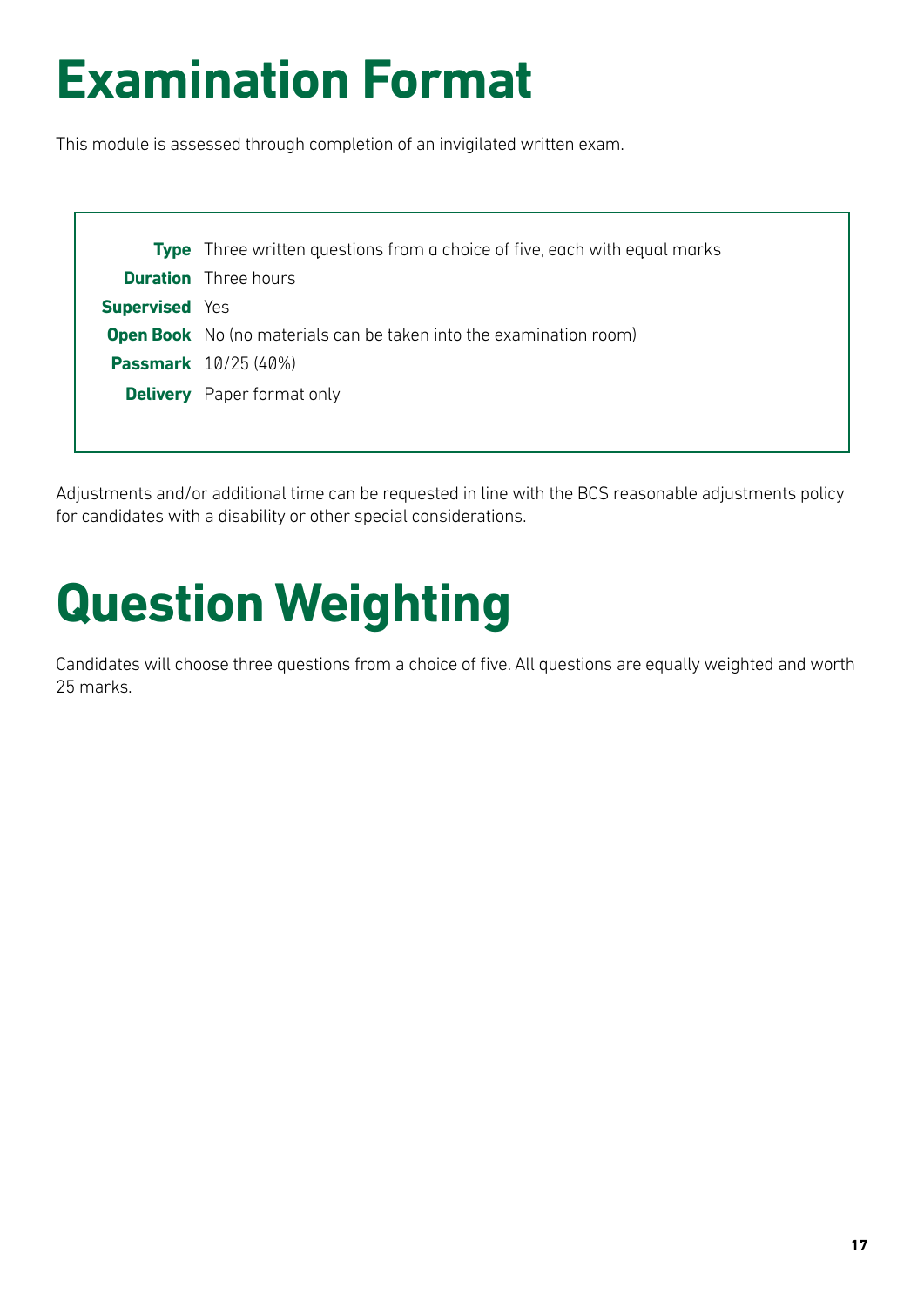## **Recommended Reading**

## Primary texts

**Title:** Web Programming: Building Internet Applications **Author:** C. Bates **Publisher:** Wiley **Date:** 2006 **ISBN:** 978-0470017753

**Title:** Web Security, Privacy and Commerce **Author:** S. Garfinkel and G. Spafford **Publisher:** O'Reilly **Date:** 2001 **ISBN:** 978-0596000455

**Title:** Client-Server Web Apps with JavaScript and Java **Author:** C. Saternos **Publisher:** O'Reilly **Date:** 2014 **ISBN:** 978-1449369330

**Title:** Relevant Search With Applications for Solr and Elasticsearch **Author:** D. Turnbull and J. Berryman **Publisher:** Manning **Date:** 2014 **ISBN:** 978-1617292774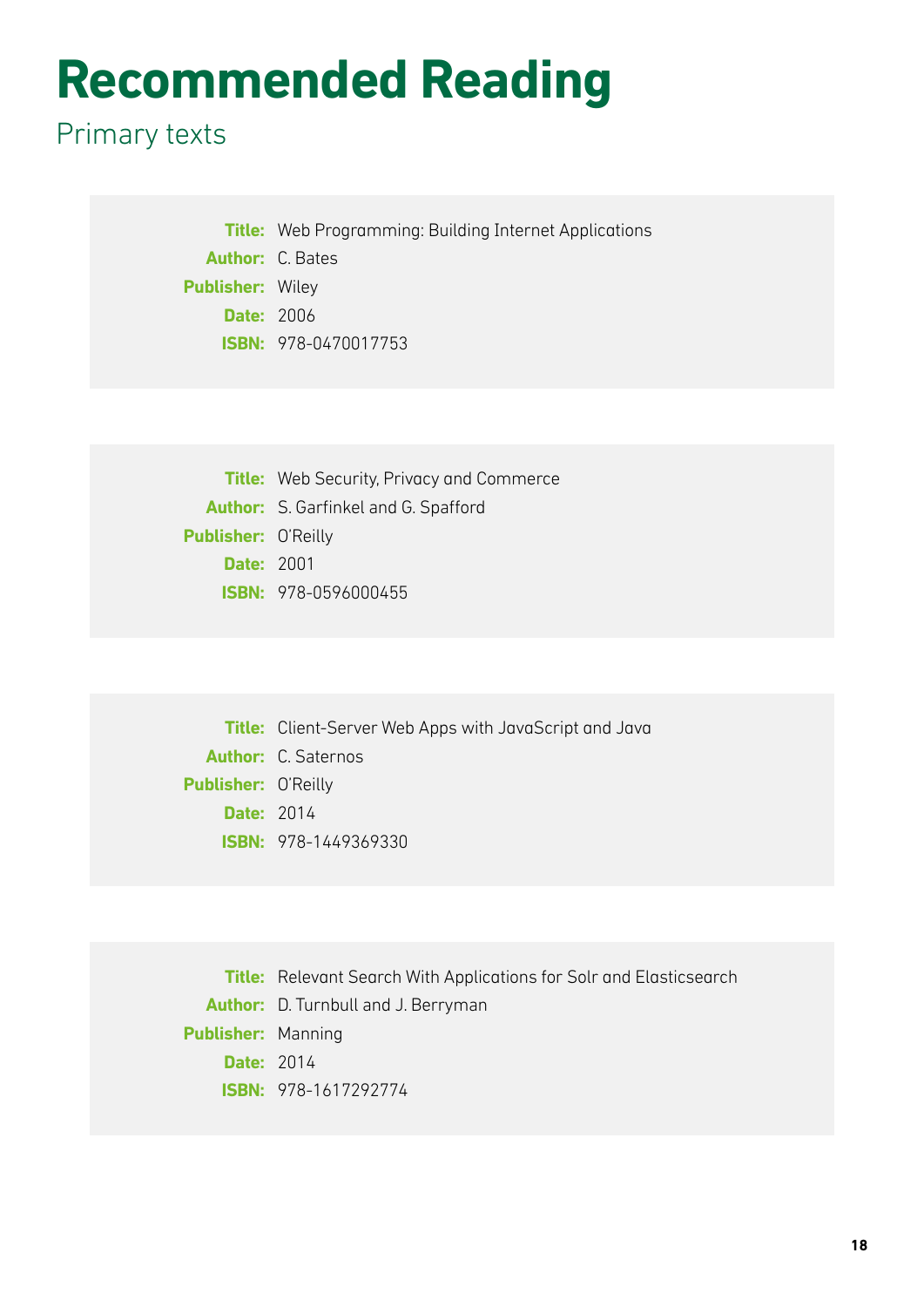**Title:** PHP Web Services: APIs for the Modern Web **Author:** L. J. Mitchell **Publisher:** O'Reilly **Date:** 2016 **ISBN:** 978-1491933091

|                            | <b>Title:</b> The Web Application Hacker's Handbook: Finding and Exploiting |
|----------------------------|-----------------------------------------------------------------------------|
|                            | <b>Security Flaws</b>                                                       |
|                            | <b>Author:</b> D. Stuttard and M. Pinto                                     |
| <b>Publisher: O'Reilly</b> |                                                                             |
| <b>Date: 2011</b>          |                                                                             |
|                            | <b>ISBN:</b> 978-1118026472                                                 |
|                            |                                                                             |

## Additional texts

**Title:** Secrets and Lies: Digital Security in a Networked World **Author:** B. Schneier **Publisher:** Wiley **Date:** 2004 **ISBN:** 978-0471453802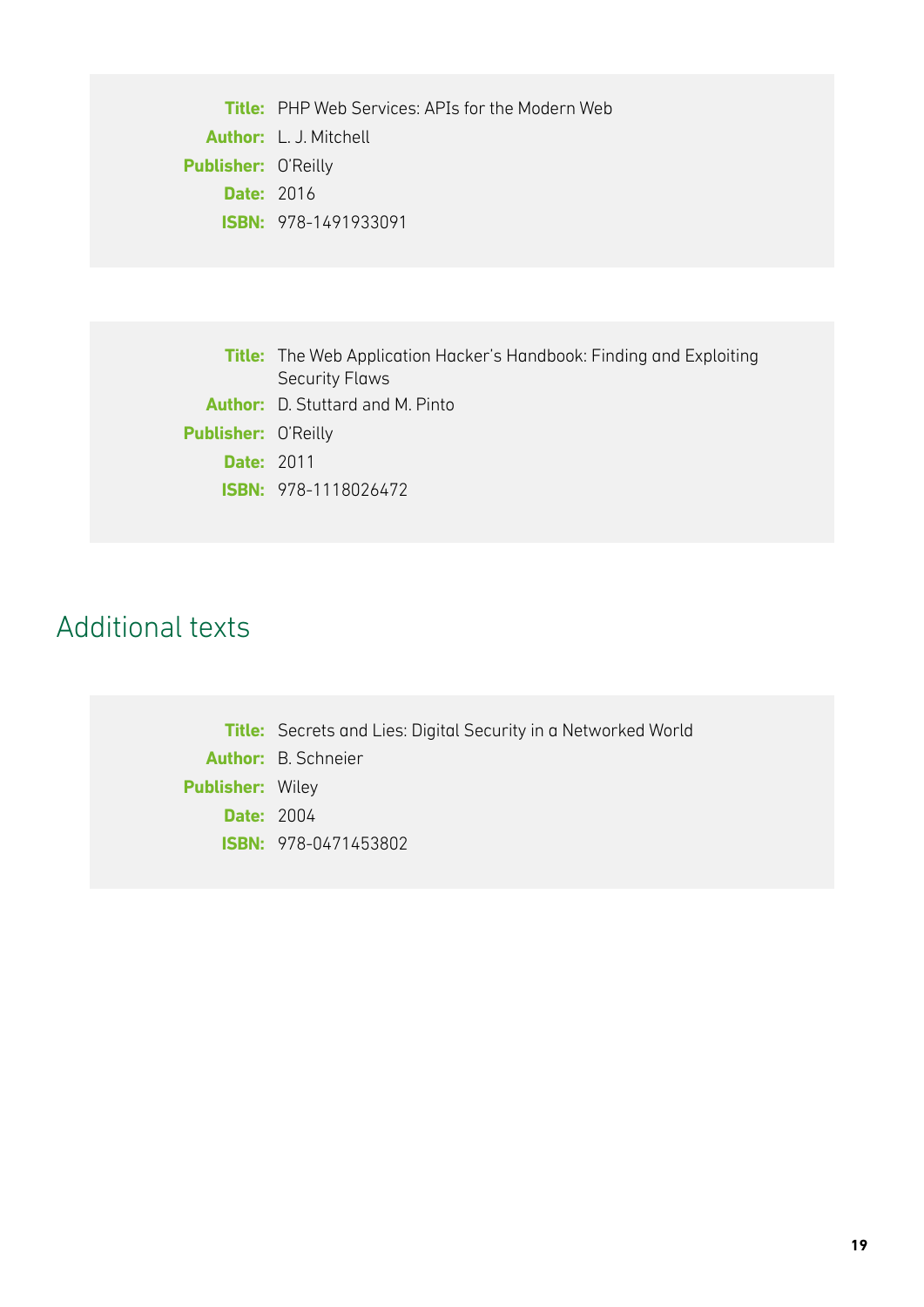## Online resources

**Title:** Making the Web Accessible **Organisation:** World Wide Web Consortium (W3C) **Available at:** https://www.w3.org/WAI/ [Accessed 14 July 2021]

**Title:** Extensible Markup Language (XML) **Organisation:** World Wide Web Consortium (W3C) **Available at:** https://www.w3.org/XML/ [Accessed 14 July 2021]

**Title:** Platform for Internet Content Selection (PICS) **Organisation:** World Wide Web Consortium (W3C) **Available at:** https://www.w3.org/PICS/ [Accessed 14 July 2021]

**Title:** PHP: Hypertext Preprocessor **Organisation:** PHP.net **Available at:** https://www.php.net/ [Accessed 14 July 2021]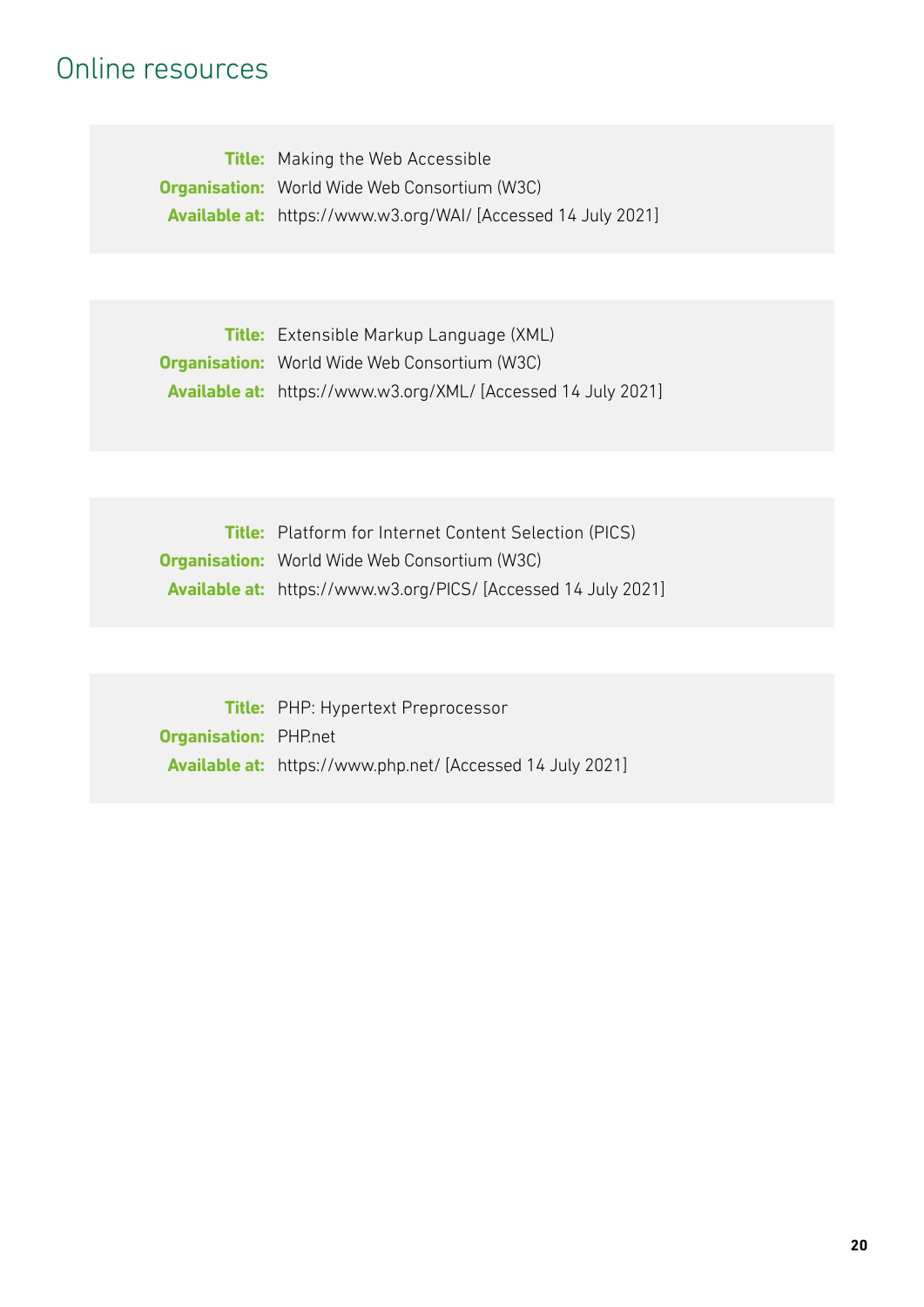# **Using BCS Books**

Accredited Training Organisations may include excerpts from BCS books in the course materials. If you wish to use excerpts from the books you will need a license from BCS. To request a license, please contact the Head of Publishing at BCS outlining the material you wish to copy and its intended use.

# **Document Change History**

Any changes made to the syllabus shall be clearly documented with a change history log. This shall include the latest version number, date of the amendment and changes made. The purpose is to identify quickly what changes have been made.

## **Version Number Changes Made**

Version 1.0 August 2021 Document created